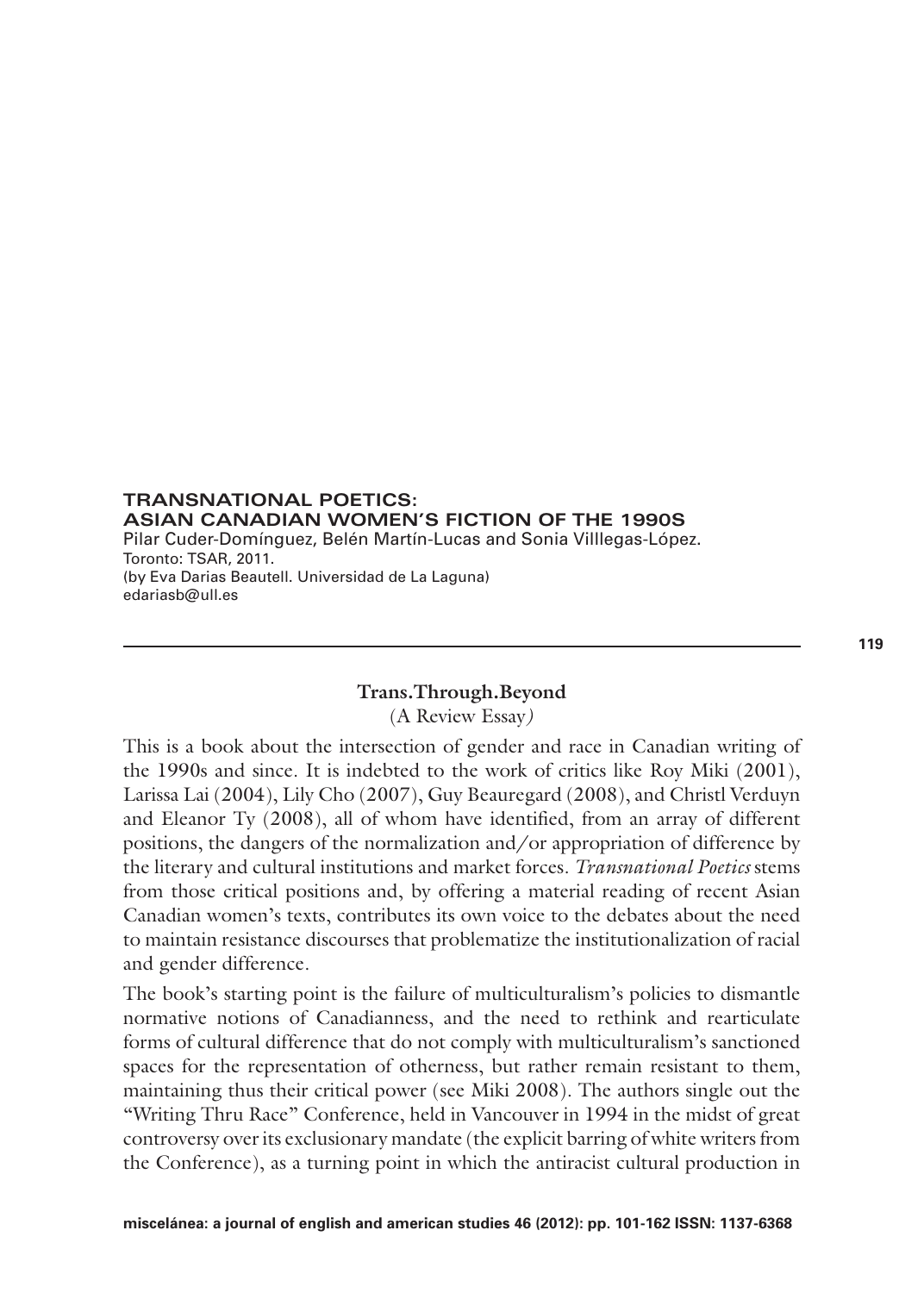Canada began to focus on the identification of racialization processes as well as the discursive strategies that bring them about. The choice of this moment underlies one of the book's most significant merits, since as Robinder Kaur Sehdev has argued, "the Writing Thru Race Conference was a formative moment in Canadian cultural politics". The event as well as the controversy surrounding it, Sehdev continues,

brought the issues of political and cultural legitimacy into sharp focus and in so doing, galvanized the discourses of anti-racism and reverse racism in cultural politics. Understood as a key cultural moment where competing public spheres intersected and collided, the discourses surrounding Writing Thru Race can provide insight into the significance of cultural discourses of anti-racism as they challenge dominant or national discourses of multiculturalism. (Sehdev iii)

The impact of Writing Thru Race also coincided with the rise of a new generation of racialized women writers who, without abandoning the struggle for racial and gender equality, seemed less concerned with what Eleanor Ty and Christl Verduyn have called the "auto-ethnographic" tradition, and more interested in working with experimental forms, themes, genres and structures (see also Lai).

The authors then propose a type of analysis against the multicultural grain, as it were, looking at the writing of Asian Canadian women of the last two decades, with a focus on those disruptive moments in which the (multicultural) nation shows its fissures. Working through the intersection of race and gender, and an historically informed attention to the intergenerational links or points of departures, the book provides a study of the significant contributions of a younger generation of women writers to the more recent discourses about difference in Canada, given that, according to the authors: "The appropriation of the discourses on race and gender by the dominant classes —the cooption of the "politically correct" ideologies— is seen by many feminist racialized writers as a threatening move that requires new strategies" (xi). These new strategies would include the rejection of certain "over-ethnicized" modes in favor of more experimental forms of fiction or the introduction of "lesbian politics and poetics" (xii). Additionally, the analysis also occasionally offers (especially in the first chapter) a critical view of the global literary marketplace, for reading Canadian literature from Spain, the authors argue, adds a whole new and complex set of issues to the equation: "The weight of availability", for instance, "is not a light one", they argue. "At a moment when publishing and distribution are in the hands of a few big corporations, the decisions taken on which books will be printed, in which number, and for how long, are crucial for a Canadian book to cross the Atlantic" (xii-xiii).

*Transnational Poetics* is divided into three sections or large chapters, each of them dedicated to the study of the fiction of "one ethnic constituency within Asian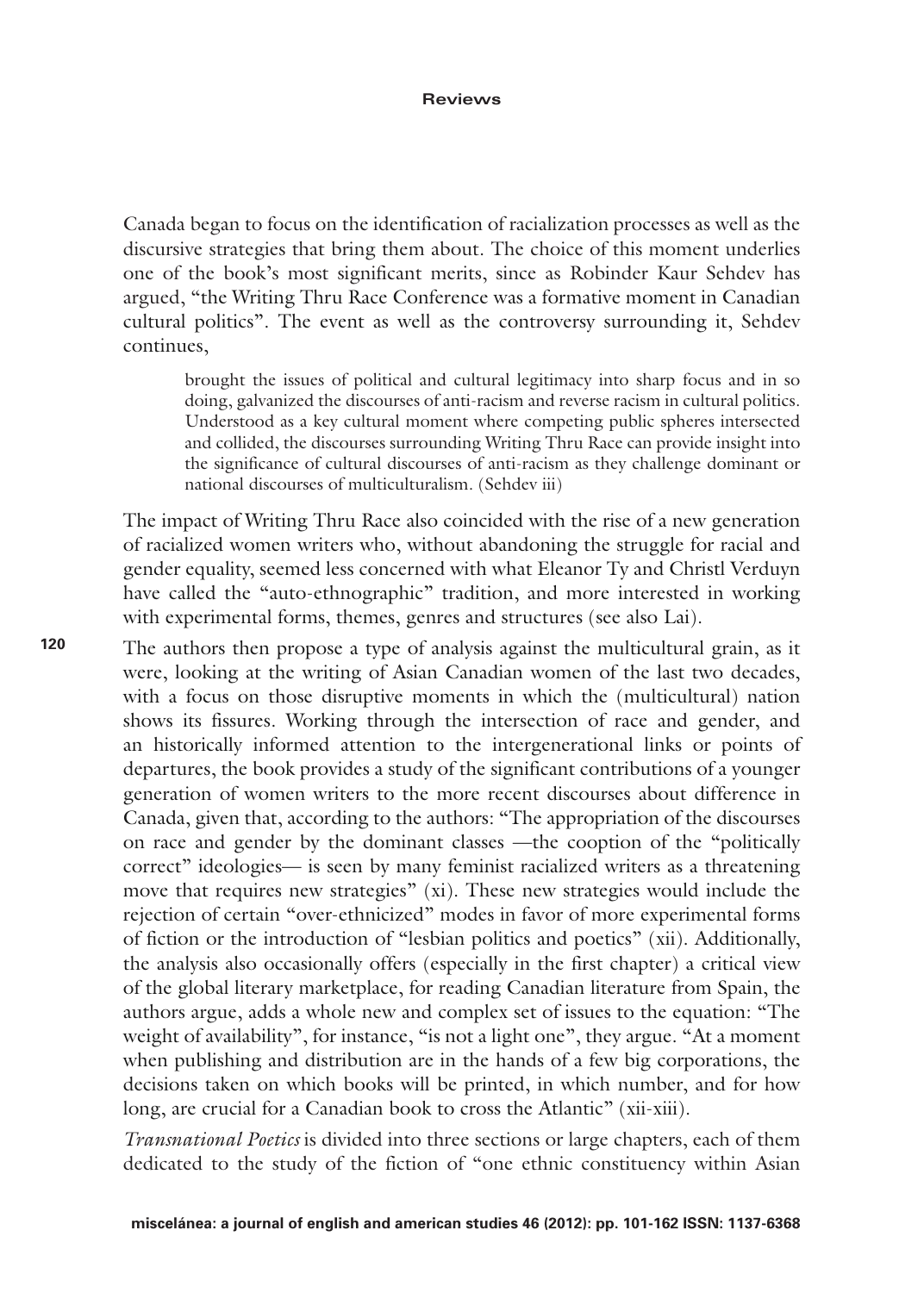Canada" (xiii). This division would seem somehow at odds with the book's own underlying objective of dismantling the hegemonic discourses about ethnicity in Canada. Nevertheless, the emphasis on the intergenerational relationships between women writers and their texts could justify the choice of the book's structure, for the texts are invariably discussed in connection with other texts that have preceded them within a community of writers that share a common history and ancestry in Canada: e.g. the connections between Joy Kogawa's *Obasan* (1981) and Kerri Sakamoto's *The Electrical Field* (1998), or the differences between SKY Lee's *Disappearing Moon Café* (1990) and what could be called a "second wave" of Chinese Canadian writers, like Larissa Lai or Lydia Kwa.

The first chapter, "Indo-Canadian Women's Fiction in English: Feminist Anti-Racist Politics and Poetics that Resist the Indo-Chic", opens with a succinct history of South Asian Canadian writing in the larger international context with the boom of Indian literature in English, and puts the relatively recent success of these texts down to recurrent marketing strategies that simultaneously depoliticize and exoticize them: "The literary value of these novels is thus paradoxically put into question by the very system that promotes them", the authors write. "By foregrounding the victim/object (the exotic woman in a sari), the reader's attention is directed away from the political issues raised by these narratives" (9). This chapter then proceeds to identify and unveil those political issues discussed in texts by writers such as Anita Rau Badami, Shauna Singh Baldwin, Yasmin Ladha, Rachna Mara and Shani Mootoo, including sexual and cultural purity, (neo) colonial relations, and racism and gender violence (namely, war rape and incestuous rape). The survey-like tone of this first chapter occludes close reading of any of the selected texts and the reader may feel bewildered by the implications of the extremely hefty issues the authors bring to our attention. Yet the analysis succeeds in highlighting the intensely political meaning of many Indian Canadian texts, reading them against and outside the powerful exoticizing packages associated with multiculturalism, as effective critiques of racist and sexist practices both in India and in Canada.

Under the title "Racialized Bodies: Chinese Canadian Women's Fiction", the second chapter provides a closer reading of texts by Evelyn Lau, Larissa Lai and Lydia Kwa in an attempt to identify the shifting paradigms of the intersection between race and gender and how these changes are thematized through the body. After an informative summary of Chinese Canadian literature and its institutional contexts since the publication of SKY Lee's *Disappearing Moon Café*, the authors note the thematic and formal departures of a younger generation of writers (to which Lau, Lai and Kwai belong) from the historical and autobiographical fictional forms of their predecessors. The analysis in this part provides some illuminating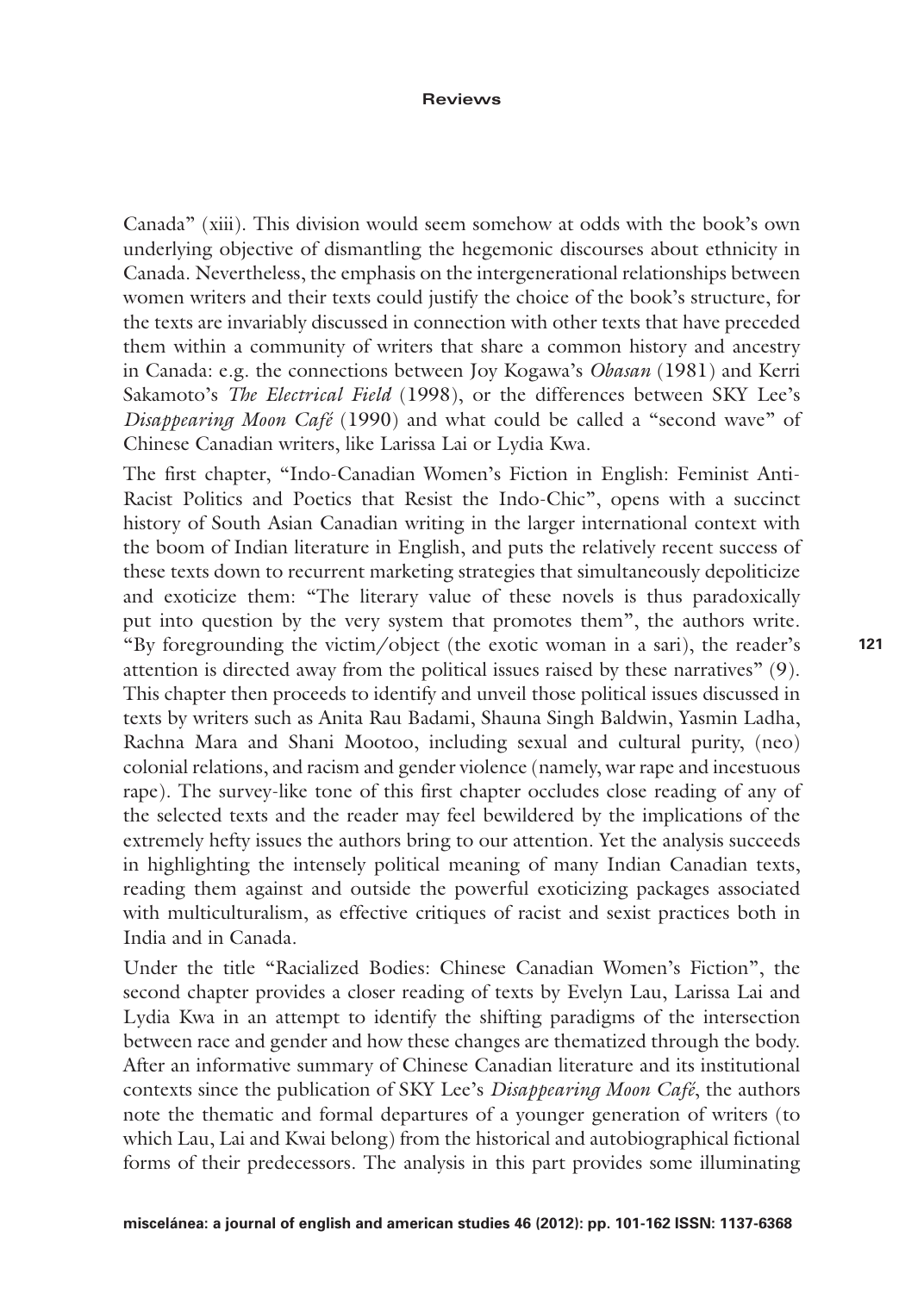readings of six excellent texts, like the discussion of the prostitute's body in Lau's *Runaway: Diary of a Street Kid,* the cyborg body in Lai's *Salt Fish Girl*, or the diseased body in Kwa's *This Place Called Absence*. However, despite a declared emphasis on form and genre experimentation, an emphasis supported by important critical work that argues for the need "to set up interpretative strategies that move beyond the thematization of cultural difference" (Gunew 257), the approach here seems largely thematic. Moreover, the discussion of the representation of female bonds, sexual orientation or racialized identities seems most pertinent in Lai's and Kwa's texts and less so in the case of Lau's, which appear somehow forced, her writing resisting this type of analysis from within. The reader wonders whether the analysis of the power of market forces undertaken in the previous section would have been a more appropriate critical framework for Lau´s work (see Wong). This chapter nonetheless achieves the goal of showing how once they have abandoned the structure of the immigrant narrative (as well as the auto-ethnographic form associated with it), these writers have very little in common, their texts demanding altogether new approaches and reading strategies.

First acknowledging and then moving beyond the historiographic practice that has characterized Japanese Canadian novels, the last chapter, "Beyond Redress: Japanese Canadian Women's Fiction", focuses on the work of Hiromi Goto, Kerri Sakamoto, Sally Ito and Tamai Kobayashi to show the diversification of strategies employed by a new generation of Japanese Canadian women writers "[i]n the shadow of [Kogawa's] *Obasan*", but also beyond the experience of internment. Although still firmly on feminist grounds, I would suggest that the gender focus in this chapter is less explicit and more transversal than in the previous two, the analysis offering critical insights into the representation of historical as well as cultural violence through intricate codes of language, silence and food in the texts. This chapter is also the most theoretically informed of the three, giving the discussion remarkable weight and coherence, as, for instance, in the application of Julia Kristeva's theory of abjection to the emasculated bodies of Japanese Canadian characters in Sakamoto's *The Electrical Field.* Most notable in this sense is the reading made of some key stories in Goto's collection *Hopeful Monsters* from Kristevan perspectives on (her own) motherhood as related in "Stabat Mater".

*Transnational Poetics* is an important contribution to the articulation of a critical language on race and gender that interrogates and resists national and global modes of appropriation and homogenization (see Ty). As can be inferred from my comments above, it also is an uneven work, both methodologically and discursively, a condition that often results from the difficulties of collective authorship. The book's objective of reading Asian Canadian literature by women as acts of resistance against and outside the ideology of multiculturalism is sometimes thwarted by a